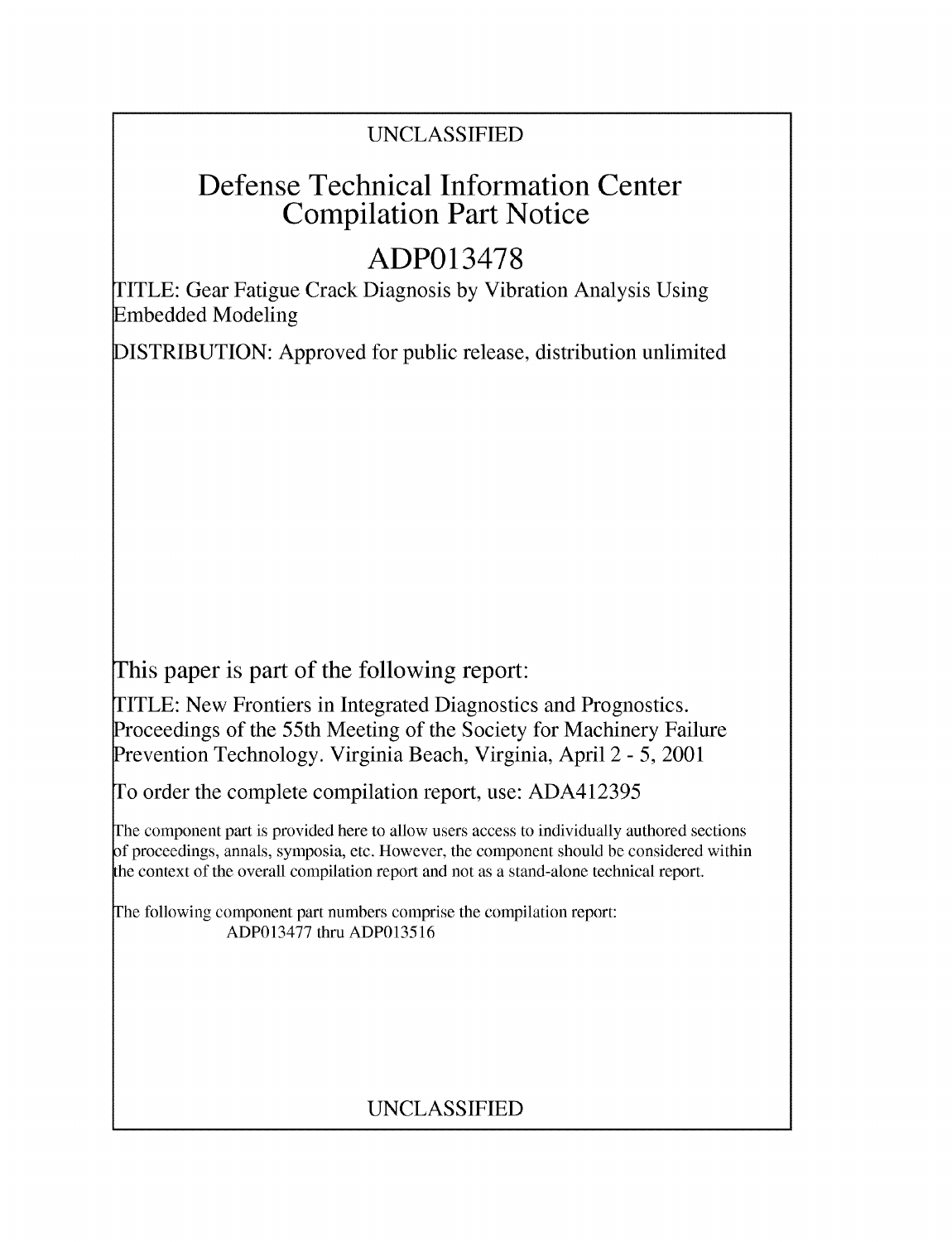## GEAR **FATIGUE** CRACK **DIAGNOSIS** BY VIBRATION **ANALYSIS USING EMBEDDED MODELING**

#### C. James Li and Hyungdae Lee

### Dept. of Mechanical Engineering, Aeronautical Engineering & Mechanics Rensselaer Polytechnic Institute 110 8th St., Troy, NY 12180 E-mail: lic3@rpi.edu

Abstract: This paper describes an embedded modeling methodology for identifying gear meshing stiffness from measured gear angular displacement or transmission error. An embedded model integrating a physical based model of the gearbox and a parametric representation, in the form of truncated Fourier series, of meshing stiffness is established. A solution method is then used to find the meshing stiffness that minimizes the discrepancy between model output and the measured output. Both simulation and experimental studies were conducted to evaluate if identified tooth meshing stiffness can reveal a tooth crack more effectively.

Key words: Crack; Embedded model; Gear diagnosis; Meshing stiffness; Torsional vibration; Transmission error.

#### INTRODUCTION

Figure 1 shows a dynamic model of a single-stage gearbox where  $\theta$  represents angular displacement, I represents inertia, T represents torque, and  $k_m$  represents meshing stiffness between the two gears. Even if the gears are perfect, the meshing stiffness varies periodically as the number of teeth in contact and the contact point change. This nonconstant meshing stiffness becomes a parametric excitation for gear vibration during gear rotation. Localized gear faults such as cracked or fractured teeth, that affect only a few teeth, introduce variations in meshing stiffness which, in turn, increase amplitude and phase modulations in gear vibrations.

To detect and assess tooth crack, existing gear fault diagnostic algorithms accentuate or extract magnitude and/or phase modulations from gear vibrations. Dalpiaz et al. [1] gave references for a number of early and modem gear diagnostic algorithms and Choy et al. [2] gave references on Wigner-Ville Distribution (WVD) and some statistical based methods including FM4, NA4 and NB4.

There are limitations for vibration based gear diagnostic methods. Vibrations are secondary effects in the sense that they are dynamic responses of a gearbox excited by meshing stiffness and other excitations. The effect of irregular meshing stiffness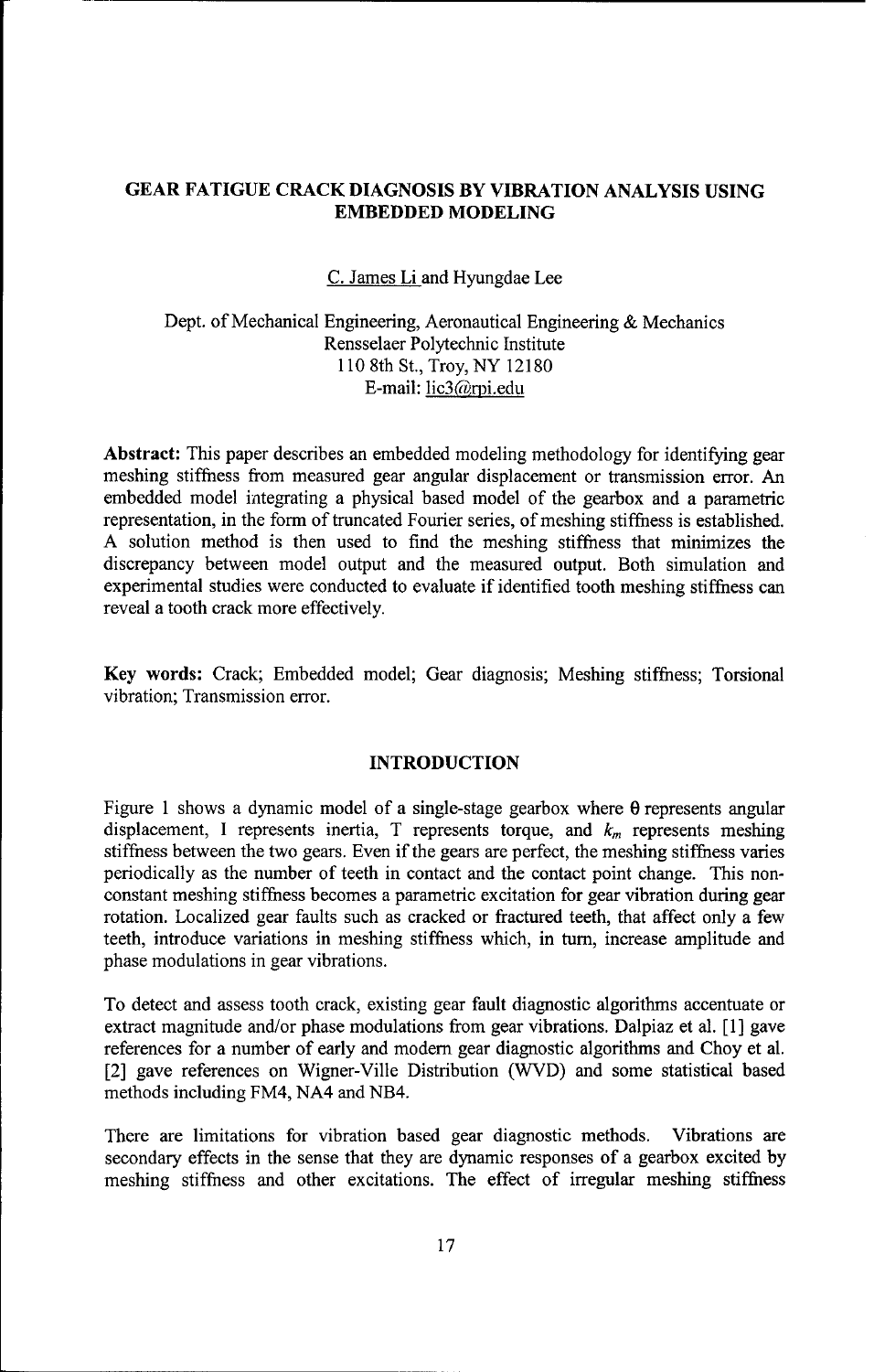associated with a cracked tooth is filtered by the gearbox dynamics and contaminated by other vibrations. Even when a cracked tooth is revealed by detectable amplitude/phase modulations, there is no straightforward relationship between the modulation amplitude and the crack size which is necessary for severity assessment and residual life prognosis.

In order to alleviate these limitations, this study has developed a method to identify meshing stiffness from measured gear vibration.

#### PROPOSED METHOD

The goal of this study is to establish the utility of embedded modeling method [3] to identify the meshing stiffness which is more directly related to the fault than vibration. A summary of the embedded modeling method is provided below.

Embedded modeling method: Let's say that the dynamics of a real system is described as

$$
\begin{aligned}\n\dot{x} &= F(x, f) \\
s &= h(x)\n\end{aligned} (1)
$$

where x is the system state vector, f is the forcing function, s, also a vector, stands for system physical variables that are measured by transducers,  $h$  stands for the function relating the state and the measurable, s. It is also assumed that x, and s are  $n$ , and  $m$ dimensional, respectively. Let's further assume that the model of the system takes the following form

$$
\dot{\hat{x}} = \hat{F}(\hat{x}, f; \omega) \n\hat{s} = h(\hat{x})
$$
\n(2)

where the circumflex stands for approximation,  $\omega$  (p-dimensional) stands for the vector of model parameters that, at least, is partially unknown. Note that h is assumed to be known here to simplify the discussion.

One can show that model output  $\hat{s}$  will approach the real system output,  $s$  if  $\hat{F}$ approaches F provided the initial error is small. Therefore, it is natural to find the  $\hat{F}$  that can minimize the difference between system and model outputs, i.e.,

$$
E = \frac{1}{2} \int_{t_0}^{t} e^T e dt \text{ (continuous) or}
$$
  
\n
$$
E = \frac{1}{2} \sum_{i=1}^{M} e_i^T e_i \text{ (discrete)}
$$
\n(3)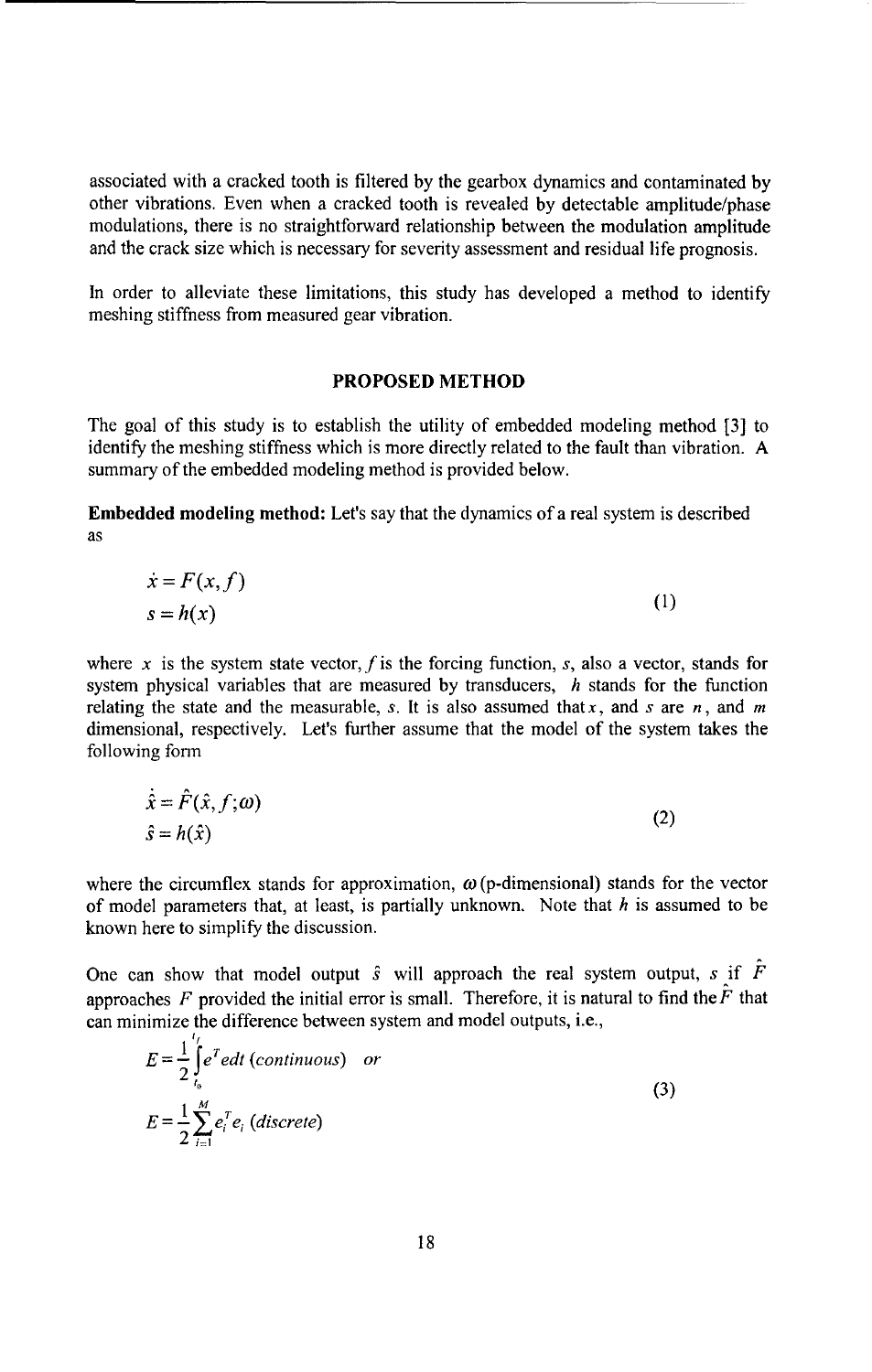where  $e = s - \hat{s}$ , and  $t_0$  and  $t_f$  define the interval. Equation (3) is the so-called objective function.

Using nonlinear programming, Equation (3) can be minimized by an iterative procedure starting from an initial guess

$$
\omega^{k+1} = \omega^k - \alpha R^k g^k \tag{4}
$$

where  $g^k$  is the gradient of *E* at  $\omega^k$ ,  $R^k$  is a positive-definite square matrix and  $\alpha$  defines the step size. The product of  $g^k$  and  $R^k$  gives the search direction. Using different R matrix yields different gradient-based updating schemes such as steepest descend and Newton's method with different efficiency, robustness and computation cost. This study used Levenberg-Marquardt method for its robustness.

To obtain the gradient one takes derivative of  $E$  with respect to  $\omega$  which yields

$$
g = \sum_{i=1}^{M} e_i^T \frac{\partial e_i}{\partial \omega} = -\sum_{i=1}^{M} \left( \frac{\partial \hat{s}_i}{\partial \omega} \right)^T (s_i - \hat{s}_i)
$$
 (5)

Note from above equation that gradient g is calculated from e and an  $m \times p$  Jacobian matrix that contains the partial derivative of  $\hat{s}$  with respect to  $\omega$ . The Jacobian is denoted as J hereinafter. Taking derivative of  $\hat{s}$  with respect to  $\omega$  yields J as

$$
J = \frac{\partial \hat{s}}{\partial \omega} = \left(\frac{dh}{d\hat{x}}\right)^T \frac{\partial \hat{x}}{\partial \omega}
$$
 (6)

However, the partial derivative of  $\hat{x}$  with respect to  $\omega$  is not readily available. Let's take partial derivative of the model or Eq. (2) with respect to  $\omega$  to obtain the so-called sensitivity equation

$$
d\left(\frac{\partial \hat{x}}{\partial \omega}\right)/dt = \frac{\partial \hat{F}}{\partial \hat{x}}\frac{\partial \hat{x}}{\partial \omega} + \frac{\partial \hat{F}}{\partial \omega}or
$$
  

$$
\dot{\xi} = \hat{F}'_{\lambda}\xi + \hat{F}'_{\omega}
$$
 (7)

where  $\xi = \frac{\partial \hat{x}}{\partial \omega}$ ;  $\hat{F}'$  and  $\hat{F}'$  are the partial derivatives of  $\hat{F}$  with respect to x and  $\omega$ , respectively. Solution of Eq. (7) is the needed  $\frac{\partial \hat{x}}{\partial \omega}$  which has an initial value as a zero matrix because the initial condition,  $\hat{x}(t_0) = \hat{x}_0$ , does not depend on the parameters of the model.

Formulating an embedded model for a gearbox **:** The model of a simple spur-gear transmission can be represented by a collection of masses, springs, and dampers as in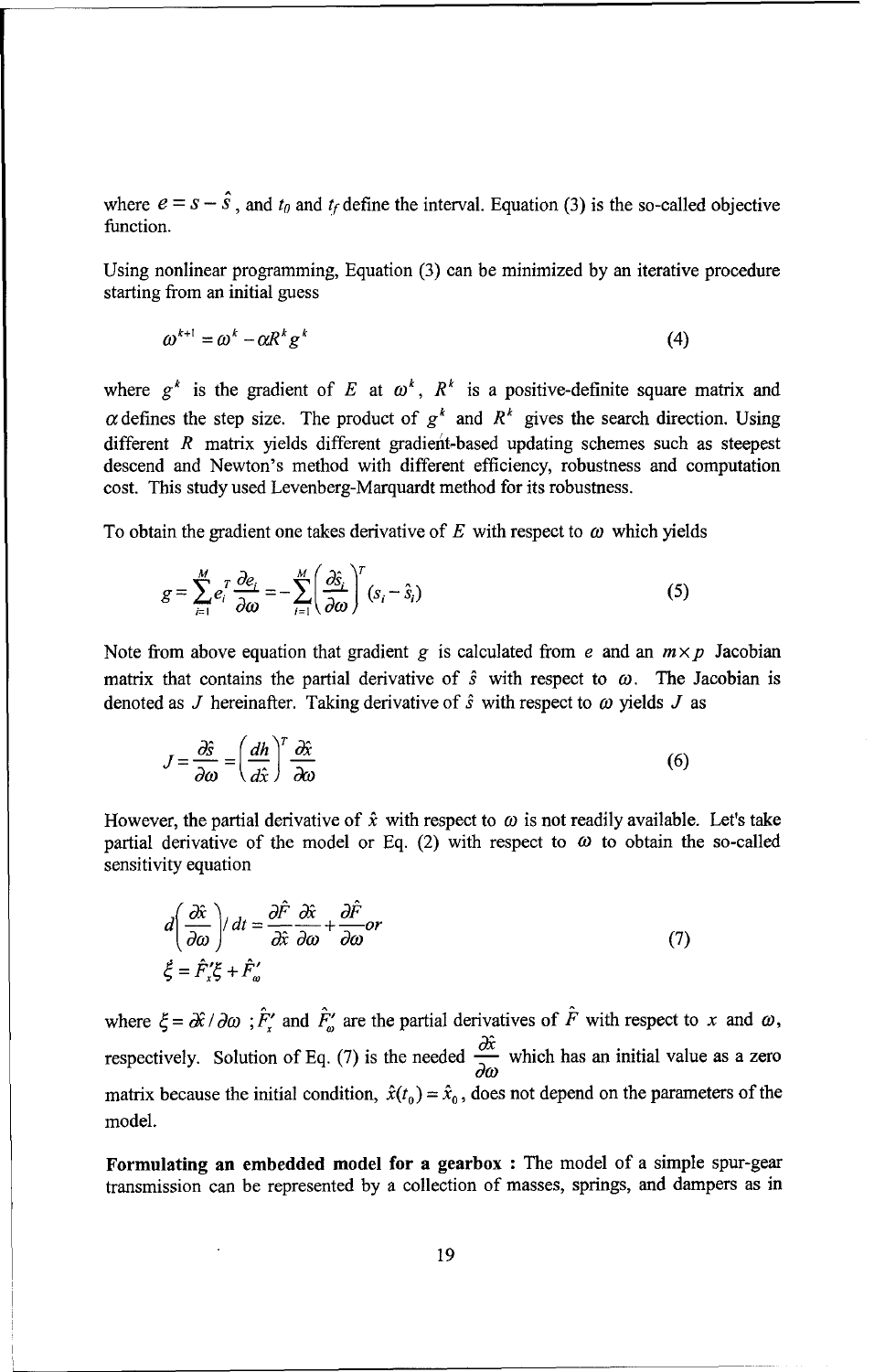Figure 2 [4].

The non-linear equation of motion can be written as:

 $J_M \ddot{\theta}_M + C_{\alpha} (\dot{\theta}_M - \dot{\theta}_1) + K_{\alpha} (\theta_M - \theta_1) = T_M$  $J_1 \ddot{\theta}_1 + C_{s1} (\dot{\theta}_1 - \dot{\theta}_M) + K_{s1} (\theta_1 - \theta_M) + C_g (t) (R_{b1} (R_{b1} \dot{\theta}_1 - R_{b2} \dot{\theta}_2)) + K_g (t) (R_{b1} (R_{b1} \theta_1 - R_{b2} \theta_2)) = T_{f1}(t)$  $J_{2}\ddot{\theta}_{2}+C_{s2}(\dot{\theta}_{2}-\dot{\theta}_{L})+K_{s2}(\theta_{2}-\theta_{L})+C_{g}(t)(R_{h2}(R_{h2}\dot{\theta}_{2}-R_{h1}\dot{\theta}_{1}))+K_{g}(t)(R_{h2}(R_{h2}\theta_{2}-R_{h1}\theta_{1}))=T_{f2}(t)$  $J_{\iota} \ddot{\theta}_{\iota} + C_{s2} (\dot{\theta}_{\iota} - \dot{\theta}_{2}) + K_{s2} (\theta_{\iota} - \theta_{2}) = -T_{\iota}$  (8)

where  $\theta_M$ ,  $\theta_1$ ,  $\theta_2$ , and  $\theta_L$  represent the rotations of the motor, the pinion and the gear, and the load;  $J_M$ ,  $J_1$ ,  $J_2$ , and  $J_L$  represent the mass moments of inertia;  $C_{s1}$ ,  $C_{s2}$ , and  $C_g$  are damping coefficients of the shafts and the gear mesh;  $K_{s1}$ ,  $K_{s2}$ , and  $K_g$  are stiffness of the shafts and the gear mesh;  $T_M$ ,  $T_L$ ,  $T_{r1}(t)$ , and  $T_{r2}(t)$  are motor and load torques and frictional torques on the gears;  $R_{b1}$  and  $R_{b2}$  are base circle radii of the gears.

The meshing stiffness, i.e.,  $K_g$  is assumed to be periodic. For a good gear that has regularly-spaced identical teeth, the meshing stiffness is largely repeated from one tooth to the next. In this case, a truncated Fourier series with a fundamental frequency of tooth meshing is used to represent  $K_g$ . (Note that Eq. (9) is formulated as a function of time. While it is more accurate for it to be a function of angular position, it is more convenient to have it as a function of time along which the gearbox dynamics evolves.)

$$
K_g(t) = \frac{a_0}{2} + \sum_{n=1}^{N} (a_n \cos(2\pi \nu f_m t) + b_n \sin(2\pi \nu f_m t))
$$
(9)

where N is the number of harmonics included.

On the other hand, a faulty tooth gives a meshing pattern that is repeated only once a revolution. Therefore, a Fourier series with a fundamental frequency as the rotation frequency is more suitable.

$$
K_g(t) = (1 + \sum_{k=1}^{K} [c_k \cos(2\pi k f_s t) + d_k \sin(2\pi k f_s t)]) K_g(t)
$$
\n(10)

where K is the number of harmonics considered. Equation (9) can be considered as a special case of Eq. (10) which can be used for both good and faulty gears. However, to cover the same number of meshing harmonics, Eq. (10) uses more terms than Eq. (9). This means more unknowns and therefore higher computational cost.

The damping,  $C_g$ , is assumed to be a function of the meshing stiffness

$$
C_g(t) = 2\zeta \sqrt{K_g(t)R_{b1}^2R_{b2}^2J_1J_2/(R_{b1}^2J_1 + R_{b2}^2J_2)}
$$
\n(11)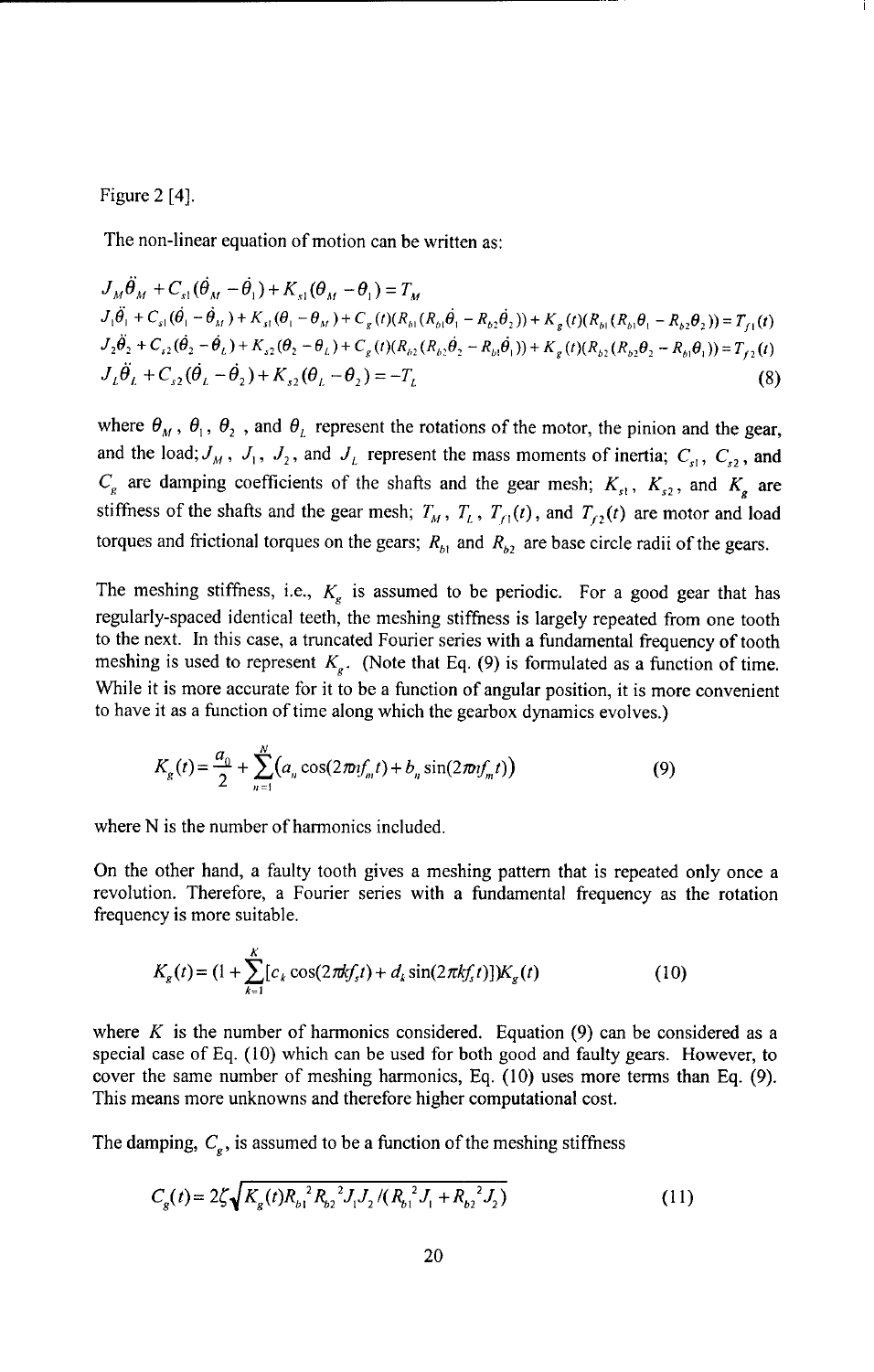where  $\zeta$  is the damping ratio [4].

To identify gear meshing stiffness from gear vibration, one takes the gearbox model, i.e., equations (8) – (11), and solves for Fourier coefficients  $a_i$ , and  $b_i$ , or  $c_i$ , and  $d_i$  in the way  $\omega_i$  is solved as described in the last section.

#### SIMULATION STUDY

A gearbox dynamic simulator, DANST (Dynamic Analysis of Spur Gear Transmissions) was extended to simulate a good gearbox and another with a cracked tooth. Given inputs such as geometry of the tooth and crack, a Finite Element Method (FEM) program is first used to compute individual tooth stiffness. Then, DANST computes meshing stiffness by superimposing the stiffness of teeth according to gear meshing kinematics. Using numerical methods, the gearbox governing equation (8) is then solved for a complete rotation of the gear repeatedly until the initial condition that results in an identical terminal condition is found.

Broken lines in Figure 3 show the meshing stiffness and its corresponding transmission error of a good gearbox calculated by the DANST. Figure 4 shows the same for a gearbox with a crack in tooth 13.

To identify the meshing stiffness from the transmission error of the simulated gearbox, the gearbox model Eq. (8) is formulated into the state space form (2).

$$
\dot{x} = F(x, u; \omega)
$$
\n
$$
= \begin{bmatrix}\nx_2 \\
(T_M - C_{s1}(x_2 - x_4) - K_{s1}(x_1 - x_3)) / J_M \\
x_4 \\
a_4 \\
x_6 \\
a_6 \\
x_7 \\
(-T_L - C_{s2}(x_8 - x_6) - K_{s2}(x_7 - x_5)) / J_L\n\end{bmatrix}
$$

$$
a_{41} = [T_{f1}(t) - C_{s1}(x_4 - x_2) - K_{s1}(x_3 - x_1)
$$
  
\n
$$
- C_g(t)(R_{b1}(R_{b1}x_4 - R_{b2}x_6)) - K_g(t)(R_{b1}(R_{b1}x_3 - R_{b2}x_5))]/J_1
$$
  
\n
$$
a_{61} = [T_{f2}(t) - C_{s2}(x_6 - x_8) - K_{s2}(x_5 - x_7)
$$
  
\n
$$
- C_g(t)(R_{b2}(R_{b2}x_6 - R_{b1}x_4)) - K_g(t)(R_{b2}(R_{b2}x_5 - R_{b1}x_3))]/J_2
$$
  
\n
$$
\hat{s} = h(x) = R_{b1}x_3 - R_{b2}x_5
$$
\n(12)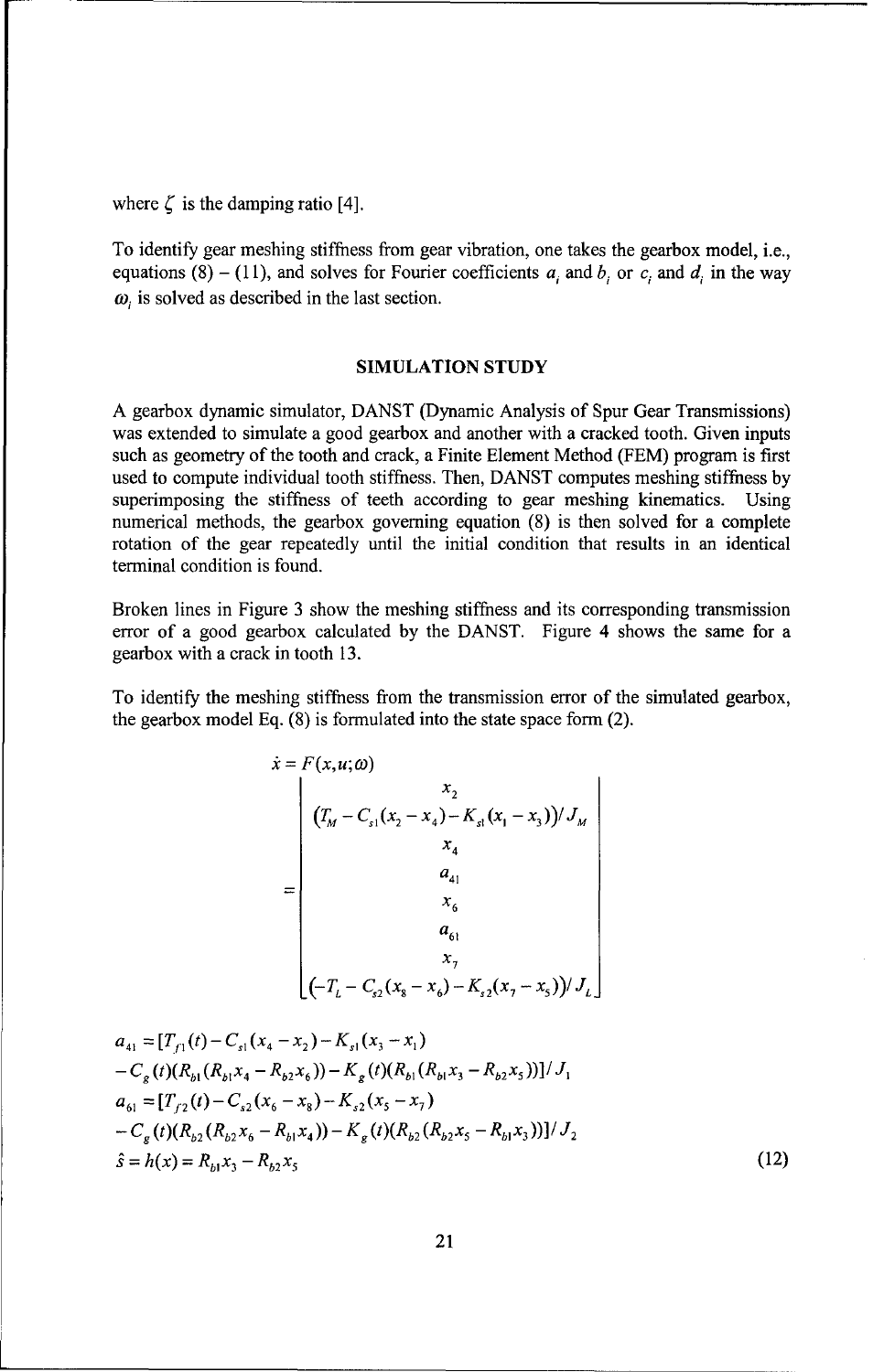where  $x = [\dot{\theta}_M, \dot{\theta}_M, \dot{\theta}_1, \dot{\theta}_1, \dot{\theta}_2, \dot{\theta}_2, \dot{\theta}_L]$ , *u* is the external excitation, and *K<sub>g</sub>* takes the form of (9) or (10) depending on if a tooth crack is suspected (or one can use equation (10) all the time at the expense of higher computational cost in the case of a good gear.)

The sensitivity equations for (12) are then derived so that gradients can be calculated to carry out a search for optimal value of Fourier coefficients. Solid lines in Figures 3 and 4 show the meshing stiffness found by the embedded modeling method for good and cracked gears, respectively. The 5X errors are shown in the bottom of each figure. It is obvious that the meshing stiffness is accurately identified in both cases.

### EXPERIMENTAL STUDY

Figure 5 shows the gear test rig. It is consisted of a 40 HP variable speed motor and a 75 HP generator between which a testing gearbox is installed. Transducers are available to measure vibration, input torque, and transmission error with a resolution of 7\* **10-5** rad. Additionally, crack gauges and bore scopes are installed to track the evolution of gear faults such as tooth crack and pitting. The 10 HP single-stage spur gearbox used in this study contains a pinion of 23 teeth, and a gear of 54 teeth. The nominal pinion speed is 450rpm and the maximum input torque is 920in-lb. In a test, a small notch was made with wired electrical discharge machining at the root of tooth 17 to create a stress concentration which eventually led to a propagating crack. The transmission errors measured when the tooth is healthy and when it has a crack of 0. 18 inches are shown in Figure 6 in solid lines. Notch filtering is then applied to remove the once-per-revolution frequency due to eccentricity.

Figures 7b and 7d show the meshing stiffness identified by the proposed method and their corresponding transmission error in Figures 7a and 7c along with the measured transmission error. When the gear is good, the identified meshing stiffness (7b) is roughly repeated from tooth to tooth as expected. Because of the cracked tooth, the transmission error in Figure 7c has a clear transient around 1,100 along the horizontal axis. This transient becomes even more pronounced in the meshing stiffness. Such increased sensitivity will enable one to detect the crack at an early stage.

#### **CONCLUSIONS**

This paper describes the development of an embedded model for a gearbox, which, in turn, enabled the identification of gear meshing stiffness from its vibration. When applied to a simulated gearbox, the method resulted in accurate identification of meshing stiffness which gives an accurate account of the state of gear. When applied to real data taken from a gear test, the meshing stiffness appears to be more sensitive to the crack than the vibration. In addition to increased sensitivity, the ability to identify meshing stiffness makes it possible to determine the physical size of a crack which is needed for severity assessment and residual life prediction.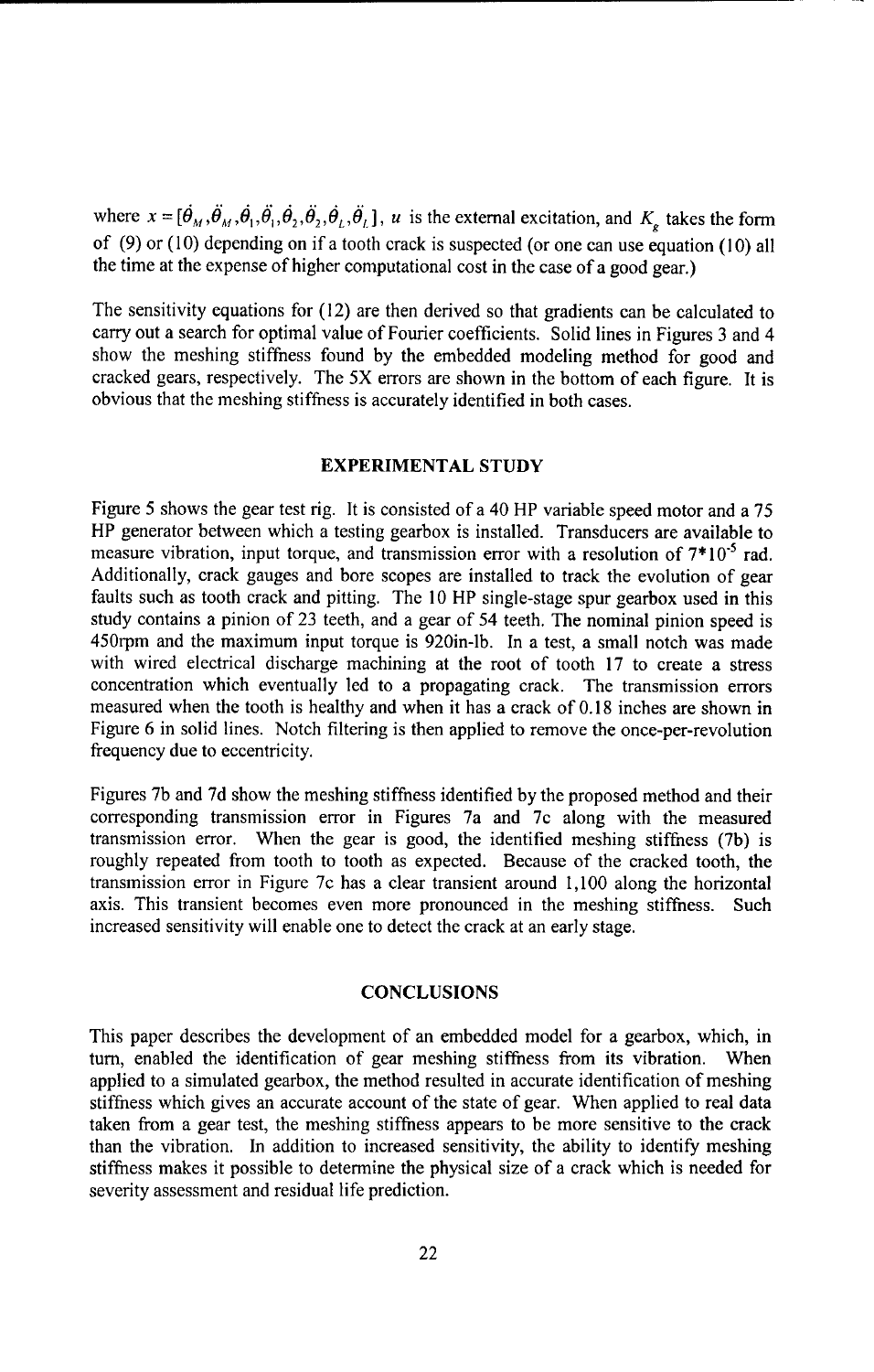#### REFERENCES

1. Dalpiaz, G., Rivola, A. and Rubine, R., 2000, "Effectiveness and Sensitivity of Vibration Processing Techniques for Local Fault Detection in Gears," Mechanical Systems and Signal Processing, 14(3), pp. 387-412.

2. Choy, F. K., Braun, M. J., Polyshchuk, V., Zakrajsek, J. J., Townsend, D. P., and Handschuh, R. F., 1994, "Analytical and Experimental Vibration Analysis of a Faulty Gear System," NASA Technical Memorandum 1.15:106689.

3. Yimin Fan and C. James Li, "Nonlinear System Identification Using Lumped Parameter Models with Embedded Feedforward Neural Networks," Symp. on Sensor-Based Control for Manufacturing, ASME International Mechanical Engineering Congress and Exposition, Anaheim, CA, Nov. 15-20, 1998, Manufacturing Science and Engineering, MED Vol. 8, Editor J. Lee, ASME, New York, 1998, p 579-587.

4. H-H. Lin, R. L. Huston and J. J. Coy, 1988, "On Dynamic Loads in Parallel Shaft Transmissions: Part I-Modeling and Analysis," Journal of Mechanisms, Transmissions, and Automation in Design, Vol. 110, pp. 221-225.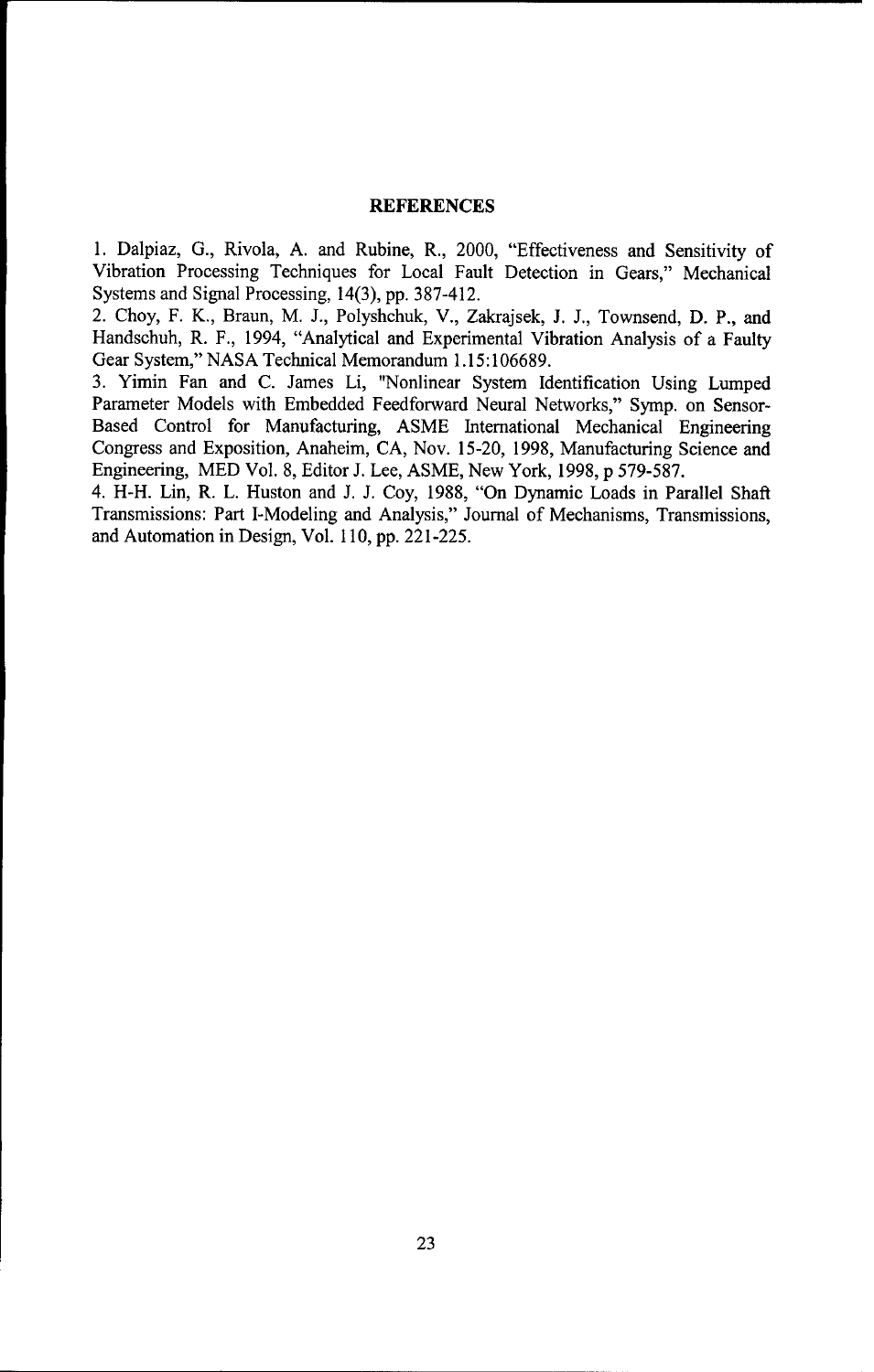

Figure I. Gear dynamic model



Figure 3. Meshing stiffhess and simulated transmission error of a good gear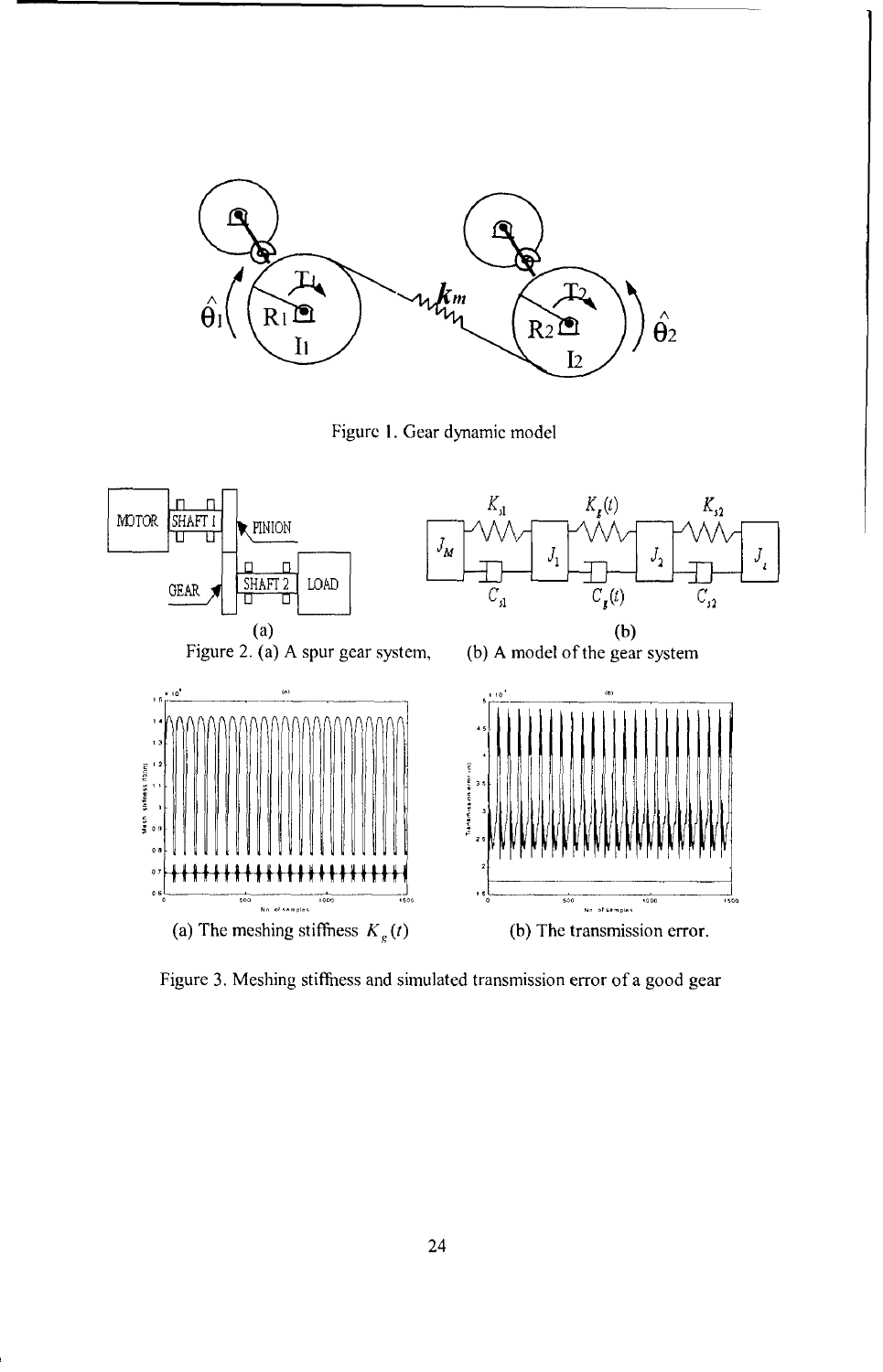

Figure 4. Meshing stiffness and simulated transmission error of a cracked gear



Figure *5.* The gear test setup



Figure 6. Transmission error (-measured, --filtered)